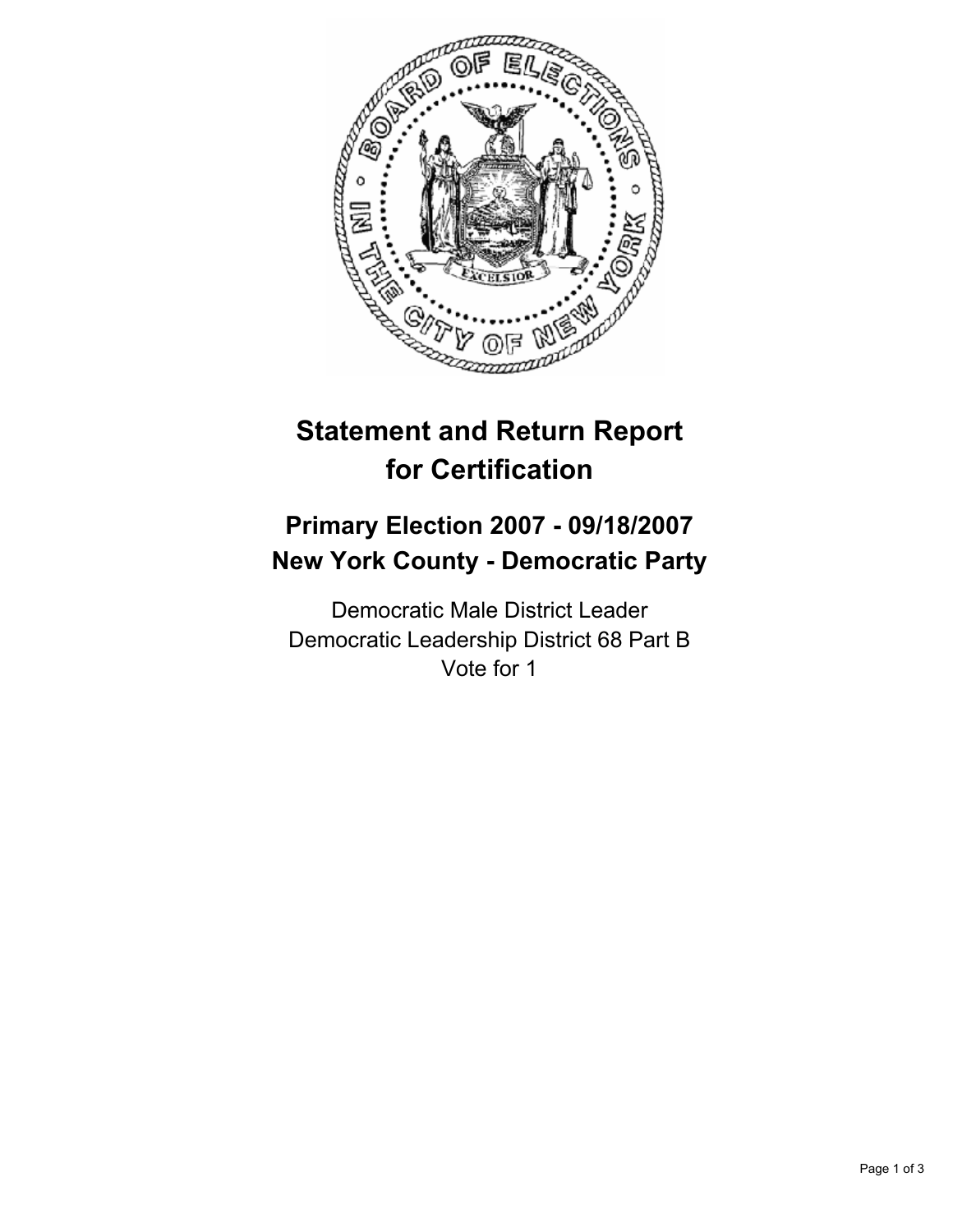

#### **Assembly District 68**

| <b>EMERGENCY</b>       | 0   |
|------------------------|-----|
| ABSENTEE/MILITARY      | 15  |
| AFFIDAVIT              | 18  |
| <b>EDWARD GIBBS</b>    | 159 |
| <b>MANUEL ONATIVIA</b> | 246 |
| <b>HARRY RODRIGUEZ</b> | 313 |
| <b>Total Votes</b>     | 718 |